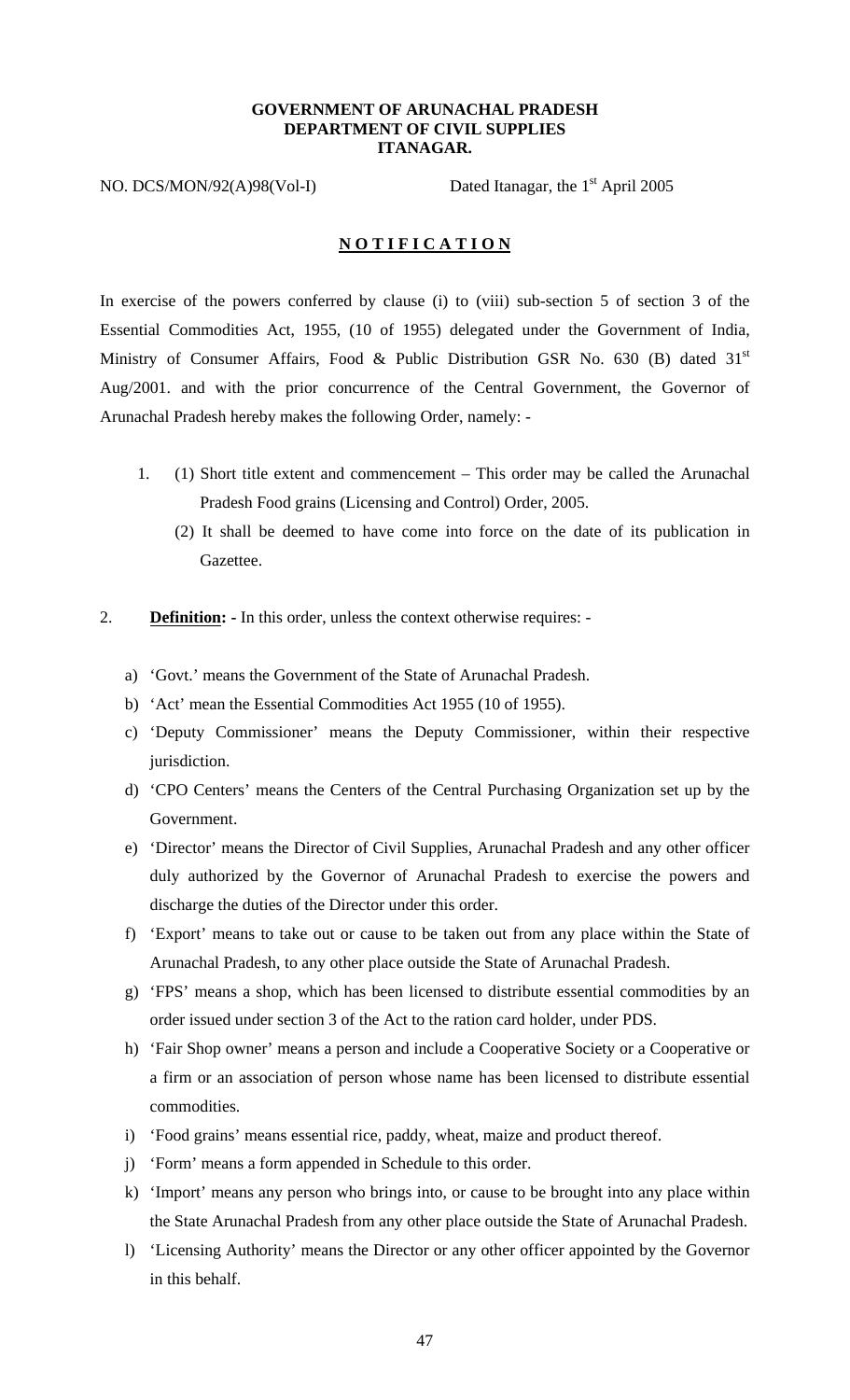- m) 'Producer' means a person produces food grains by cultivation and includes a landlord who receives rent wholly or partly in kind in respect of the food grains so received, but does not include a person holding a license under this order.
- n) 'Rice Mill' means the plant and machinery with which and the premises, including the precincts thereof in which or any part of which rice milling operation is carried on.

# **REGULATION OF SALE PURCHASE AND STORAGE FOR SALE.**

# 3. **Dealings to be licensed**: -

No person shall engage in any business which involves the purchase, sale or storage for sale of any food grains in wholesale quantities except under and in accordance with the terms and condition of license issued under this order : -

Provided that nothing in this clause in so far as sale or storage of food grains in concerned shall apply to producer.

**Explanation:** - The expression purchase or sale in wholesale quantities means the purchase or sale in quantities exceeding 5 (Five) quintals in any one calendar day, and the expression storage for sale in wholesale quantities means storage in quantities exceeding 20 (twenty) quintals.

4. **Application for Licenses**: - Any application for a License under this order shall be made in Form – I to the Licensing authority.

# 5. Matters to be taken into consideration for granting A LICENCE.

In granting or refusing a license under this order, the licensing authority shall, among other matters have regard to the following, namely: -

- 1. (a) The stock of food grains available in the locality for which the license is required.
- (ii) The number of persons who have applied for and those who have been granted licenses in respect of food grains under the order in the locality.
- (iii) The business ordinarily carried on by the applicant.
- (iv) The past activities of the applicant or a licensee or businessman/firm and.
- (v) Whether the applicant is a Co-operative Society.
- 2. Notwithstanding anything contained in sub-classes (1) the Governor, if he is of opinion that it is necessary to channalise distribution of food grains through any special or specialized agencies or channels (including cooperative society), direct the licensing authority to grant a license under this order only to such agencies or channels.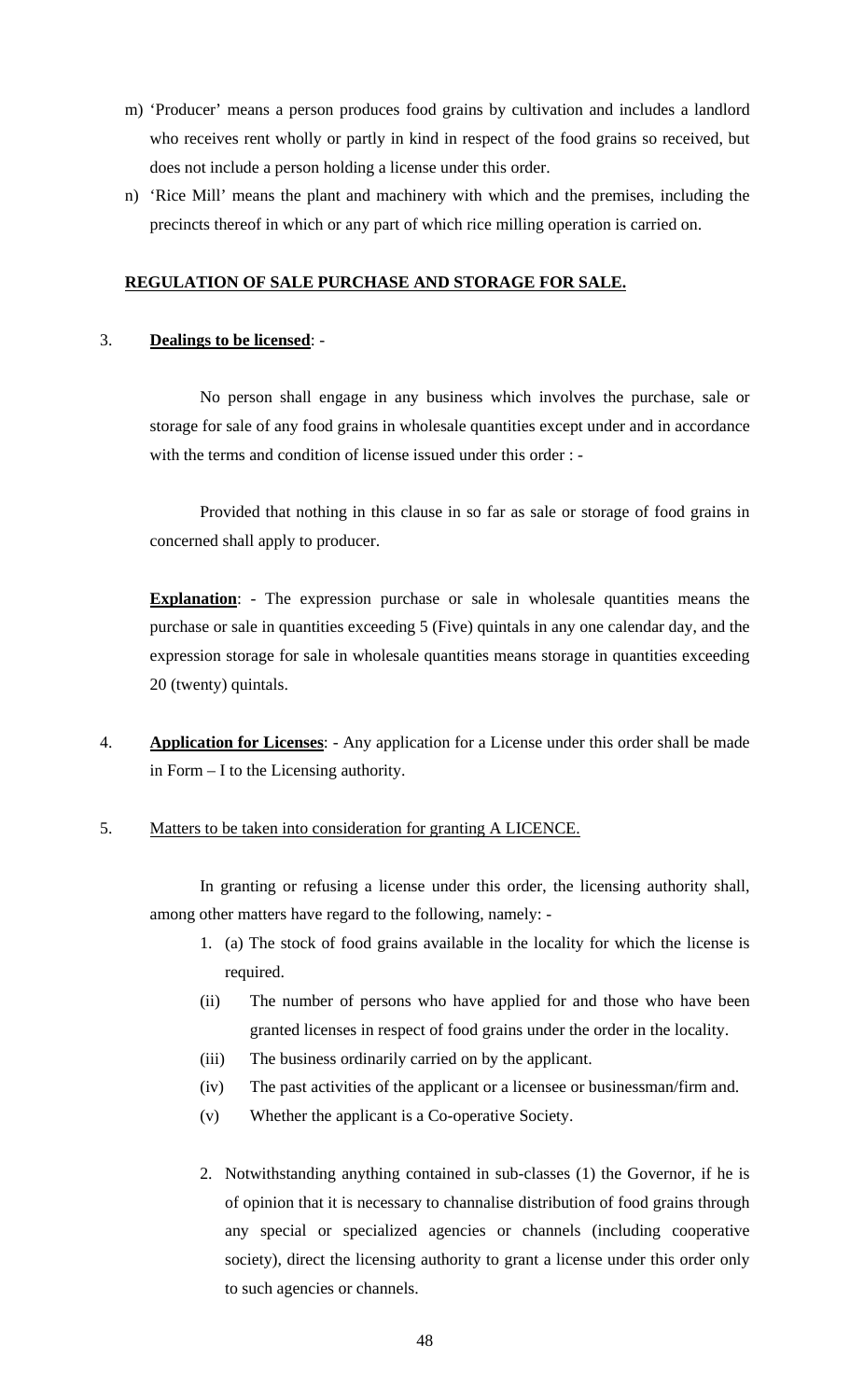# 6. **ISSUE OF LICENSE**:

Every license issued under this order shall be in Form II.

# 7. **DEPOSIT OF SECURITY**:

Every person applying for license under this Order, shall before the license is issued to him deposit with the licensing authority, a security as specified in the table below in the form of NSC/KVP or Deposit call receipt for the due performance of the conditions subject to which the license is granted to him.

# **AMOUNT OF ANNUAL TENURE AMOUNT OF SECURITY**

| 1. Rs. $25,000/-$ or less            | $1000/-$ |
|--------------------------------------|----------|
| 2. More than Rs. $25,000/-$ and upto | $2000/-$ |
| $Rs. 50,000/$ -                      |          |
| 3. More than Rs. $50,000/4$ and upto | $2500/-$ |
| $Rs. 75,000/$ -                      |          |
| 4. More than Rs. $75,000/4$ and upto | $3000/-$ |
| Rs. 1,00,000/                        |          |
| 5. More than $1,00,000/$ -           | 3500/-   |

## 8. **FORFEITURE OF SECURITY DEPOSIT:**

- 1. Without prejudice to be provisions of clause 16 of licensing authority is satisfied that the license has contravened any of the conditions of the license and that forfeiture of the security is called for, he may, after giving the licensee a reasonable opportunity of being heard, by order forfeit the whole or any part of the security deposited by him and communicate a copy of the order to the license.
- 2. The license shall, if the amount of security at any rate falls short of the amount specified in clause 9, forthwith deposit further security to make up that amount on being required by the licensing authority to do so.
- 3. Upon due compliance by the licensee with all the condition of license, the amount of security or such part thereof which is not forfeited as aforesaid, shall be returned to the license after the termination of the license.

# 9. **PERIOD OF VALIDITY OF LICENSE:**

Every license issued under this order shall be valid till one year next following the date of issue.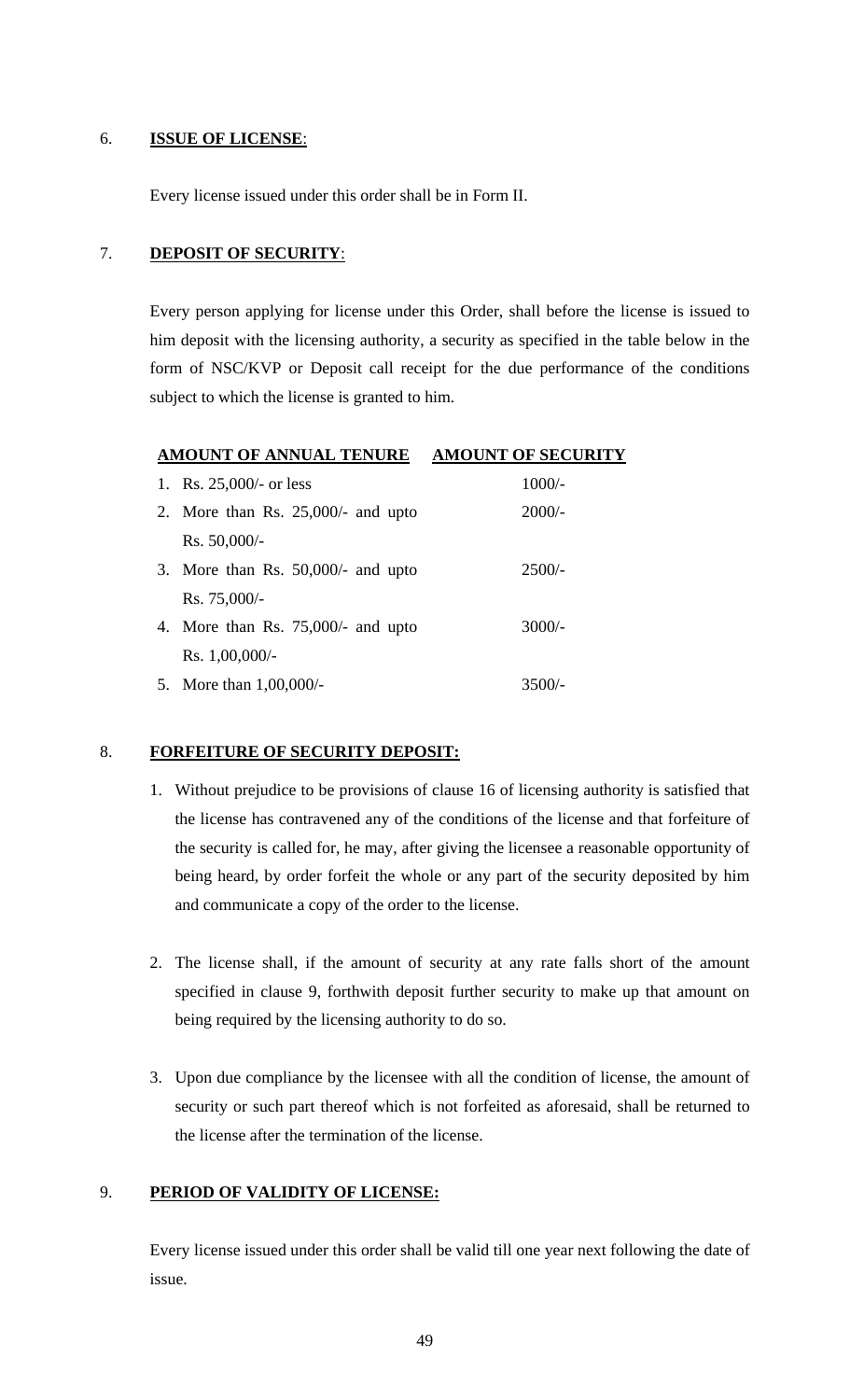#### 10. **FEE FOR LICENSE:**

The fee payable for a license under the order shall be Rs. 500/-.

#### 11. **DUPLICATE LICENSE:**

If the licensing authority is satisfied that a license issued under this Order is defaced, lost or destroyed or otherwise rendered useless, he may, on application made in that behalf by the license and on payment of a fee of Rs. 100/- issue duplicate license.

#### 12. **MAINTENANCE OF ACCOUNTS**:

Every licensee shall maintain correct and true account in respect of his business in such form and manner as the Director may specify separately.

## 13. **COMPLYING WITH ORDERS AND DIRECTIONS**;

 Every license to whom any order or direction is issued under any powers conferred by or under this order shall comply with such orders or directions.

#### 14. **CANCELLATION OF LICENSE:**

 If any licensee, either by himself or through his agent or servant acting on his behalf contravenes any of the provisions of this Order or any of the conditions of the license, then without prejudice to any other action that may be taken against him, the authority issuing the license may, after giving him an opportunity for filling his objections, cancel the license. A copy of the order canceling the license shall also be sent to the licensee.

#### 15. **SUSPENSION OF LICENSE:**

 During the pendency or in contemplation of proceeding for cancellation of a license under clause 14, the authority issuing the license may suspend the license without giving any opportunity to the license of stating his case. A copy of the order suspending the license shall be sent to the licensee.

#### 16. **DISPOSAL OF STOCKS IN CERTAIN CASES**:

 Where a license is cancelled under clause 14 or suspended under clause 15, the Director or the Deputy Commissioner may, by order, direct the person whose license is suspended or cancelled to dispose of the stock of food grains with him in such a manner and within such time as may be specified in the order.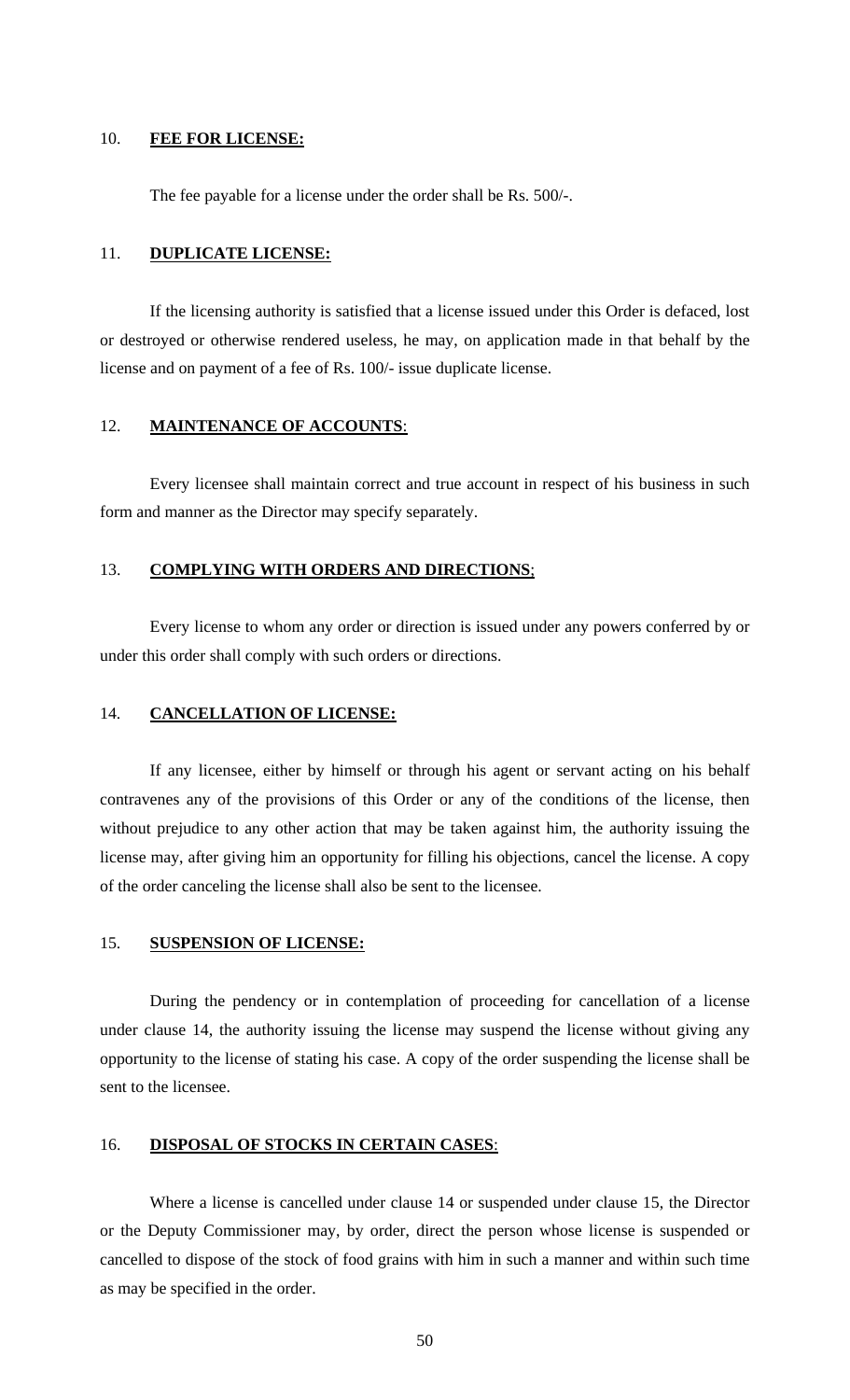## 17. **APPEALS**:

 Appeals against the orders of the Deputy Commissioners shall lie to the Secretary (CS) and appeals against the original orders of the Director shall lie to the Governor within 30 days from the date of the order appealed against.

#### **PART – C MILLING OF PADDY.**

#### 18.

- 1. No rice mill shall mill paddy and no persons shall have his paddy milled in the rice mill without a milling permit issued by the Deputy Commissioner or by officers authorized by him proved that these restricted shall not apply to the milling of paddy by Government of its agents.
- 2. Deputy Commissioner officers authorized by him. While issuing a milling permit shall not allow any person to mill paddy exceeding 5 (Five) quintals at a time. The validity of milling permit shall remove from the premises milled rice and unmilled paddy. If any, before the expiry of the validity of the milling permit.
- 3. The Deputy Commissioner, may be order in writing direct any rice miller to convert into rice stock of paddy held by the Administrator or his agent in such manner and in such circumstances as may be specified in the direction and at such charge and extraction ratio as may fixed by the Administrator.
- 4. An appeal against any order under sub-clause (3) shall lie to the Governor or any officer authorized by the governor if the order is or the Deputy Commissioner.
- 5. Every rice miller to whom an order or direction is issued under any power conferred by or under this order shall comply with such order or direction.

#### 19. **OPERATION OF RICE MILLS**:

No rice mills shall separate between the hours of sun set and sun rise.

 Provided that this clause shall not apply to the milling of paddy belonging to Government or its agents.

#### **PART – D SUPPLEMENTARY AND MISCELLANEOUS:**

#### 20. **RETURNS BY LICENSEES:**

 Every license under this order shall submit to the DC or any other officer authorized in this behalf by the Director, fortnightly returns in Form – III, III (i) and III (ii) through CO/BDO so as to reach him on the  $22<sup>nd</sup>$  day of each for first fortnight and the  $7<sup>th</sup>$  day on the following month of second fortnight of proceeding month.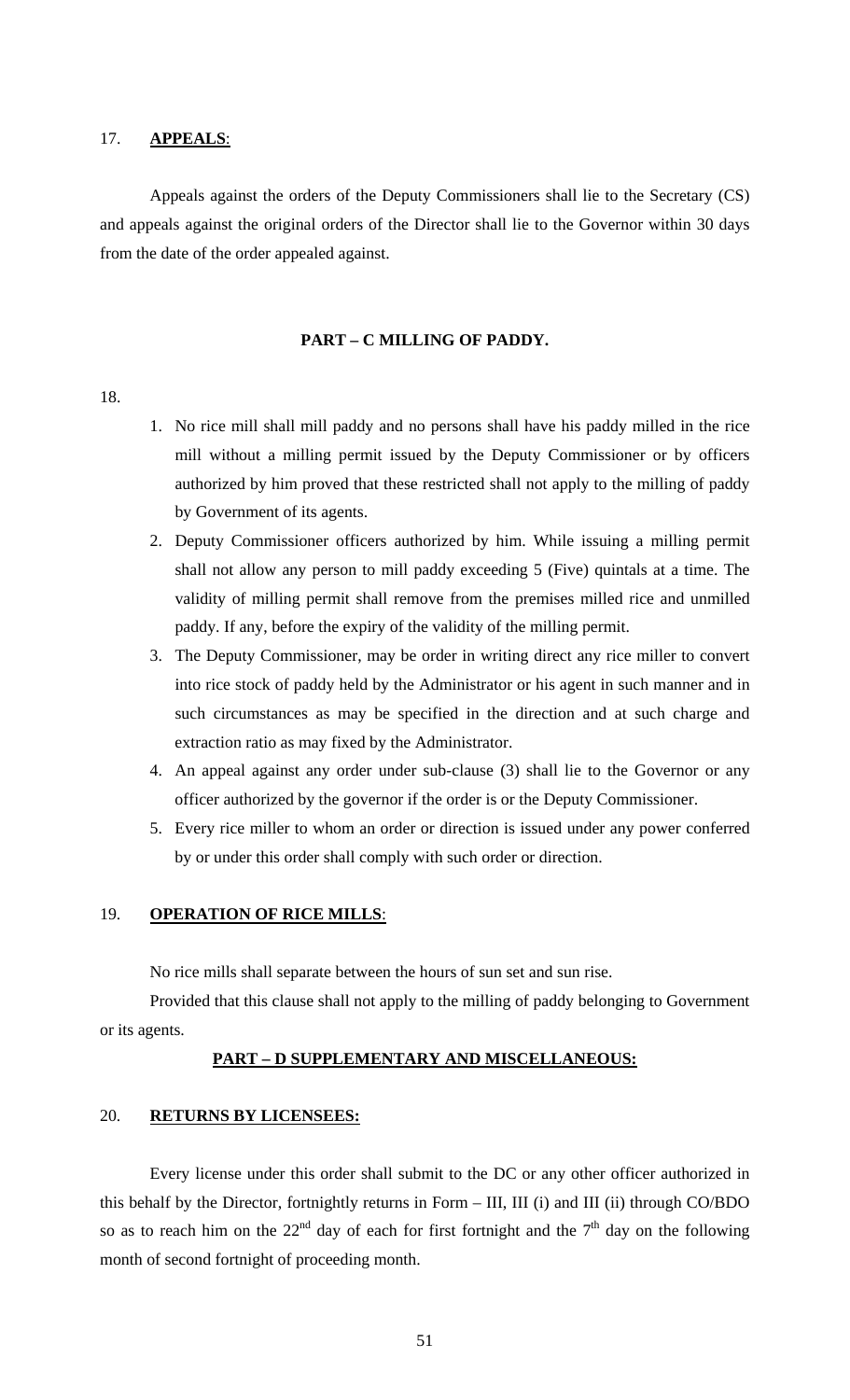### 21. **POWER TO CALL FOR INFORMATION ETC**.

The Director or any officer authorized by the Governor in this behalf may:

- (i) Issue directions to the licensee regarding the purchase or disposal of food grains.
- (ii) By order, require any licensee to furnish such information or statistics or product or such accounts, books or documents relating to his business as may be specified in the order, for inspection.
- (iii) Enter and search or authorize any person to enter and search any premises of vehicles used or believed to be used for the purchase, sale or storage for sale of food grains in contravention of any provision of this order or seizure authorize the seizure of stocks of food grains in respect of which he has reason to believe of stocks of food grains in respect of which he has been or is being or is about to be committed.

#### 22.

Any person holding a stock of 20 quintals or more or paddy or its equivalent quantity in rice or in rice and paddy when called upon by general notification or otherwise by the Governor or any officer authorized by the governor in this behalf to make a declaration in Form V through the circle officer in respect of Urban areas and through Block Development officers in respect of Rural areas shall make written declaration on the  $22<sup>nd</sup>$ day of each month.

 Provided that the Governor may, by a notified order, exempt any person or class of persons, firm company or association from the operation of this clause.

## 23. **Sanction for prosecution**:

No prosecution in respect of an alleged contravention of any provisions of this order shall be instituted without the sanction in writing of the Director or licensing authority.

## 24. **Repealing and saving**: -

Arunachal Pradesh food stuff (Licensing and Control) Order, 1988 published under Notification No. SUP/C/8/85 dated 24/11/88 and the Arunachal Pradesh food grains (Licensing and Control) order and Amendment order 1989 as published vide Notification No. SUP(4)8/86 dated 23/11/89 are hereby repealed.

 Provided that anything done or any action taken under the order so repealed shall be deemed to be validity done or taken under the corresponding provision of this order.

> Sd/- J. P. Rai Secretary (CS) Govt. of Arunachal Pradesh, Itanagar.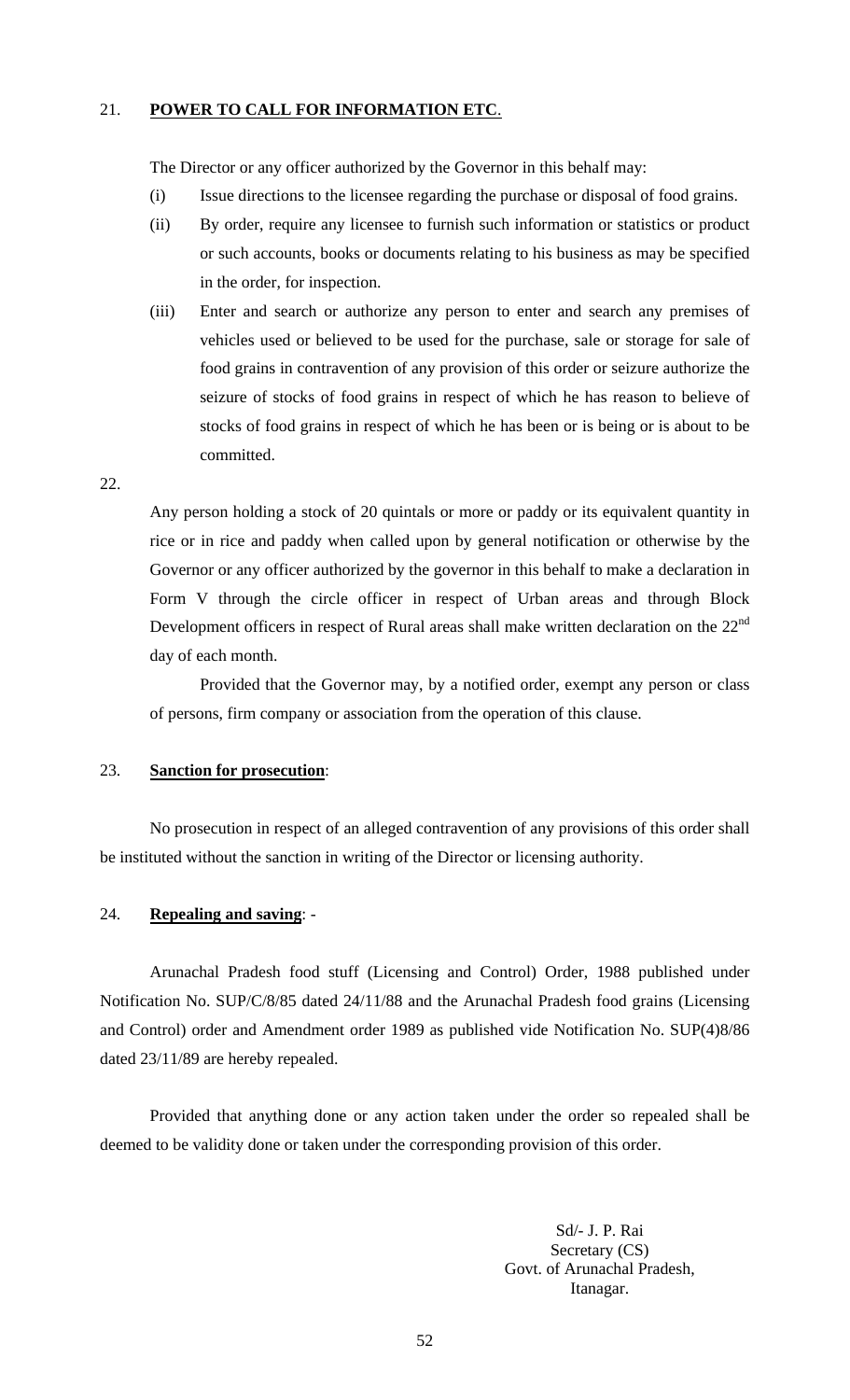# Memo No. DCS/MON/92(A)98(Vol.I) Dated Itanagar, the 1<sup>st</sup> April 2005.

Copy to : -

- 1. The Under Secretary to Government of India, Ministry of Consumer Affairs, and Food and Public Distribution, Krishi Bhawan, New Delhi with reference to his letter No. 1-1/2001-BP-III dated 7/1/2001.
- 2. The Secretary to the Governor of Arunachal Pradesh, Itanagar for information of the Governor.
- 3. The private Secretary to the Chief Secretary, Arunachal Pradesh, Itanagar for information of the Chief Secretary.
- 4. The Director of Information and Public Relation & Printing, Naharlagun with a request to get the notification published in the next Arunachal Pradesh gazetted (2 copies).
- 5. The Inspector general of Police, Arunachal Pradesh, Itanagar.
- 6. The Director of Civil Supplies, Arunachal Pradesh Naharlagun.
- 7. All Deputy Commissioner, Arunachal Pradesh.
- 8. The Director of Supply & Transport, Arunachal Pradesh, Naharlagun.
- 9. The Register of Cooperative Society, Arunachal Pradesh, Naharlagun.
- 10. The Controller Legal Metrology, Arunachal Pradesh, Naharlagun.

(K.P.Balachandran) Under Secretary (CS) Govt. of Arunachal Pradesh, Itanagar.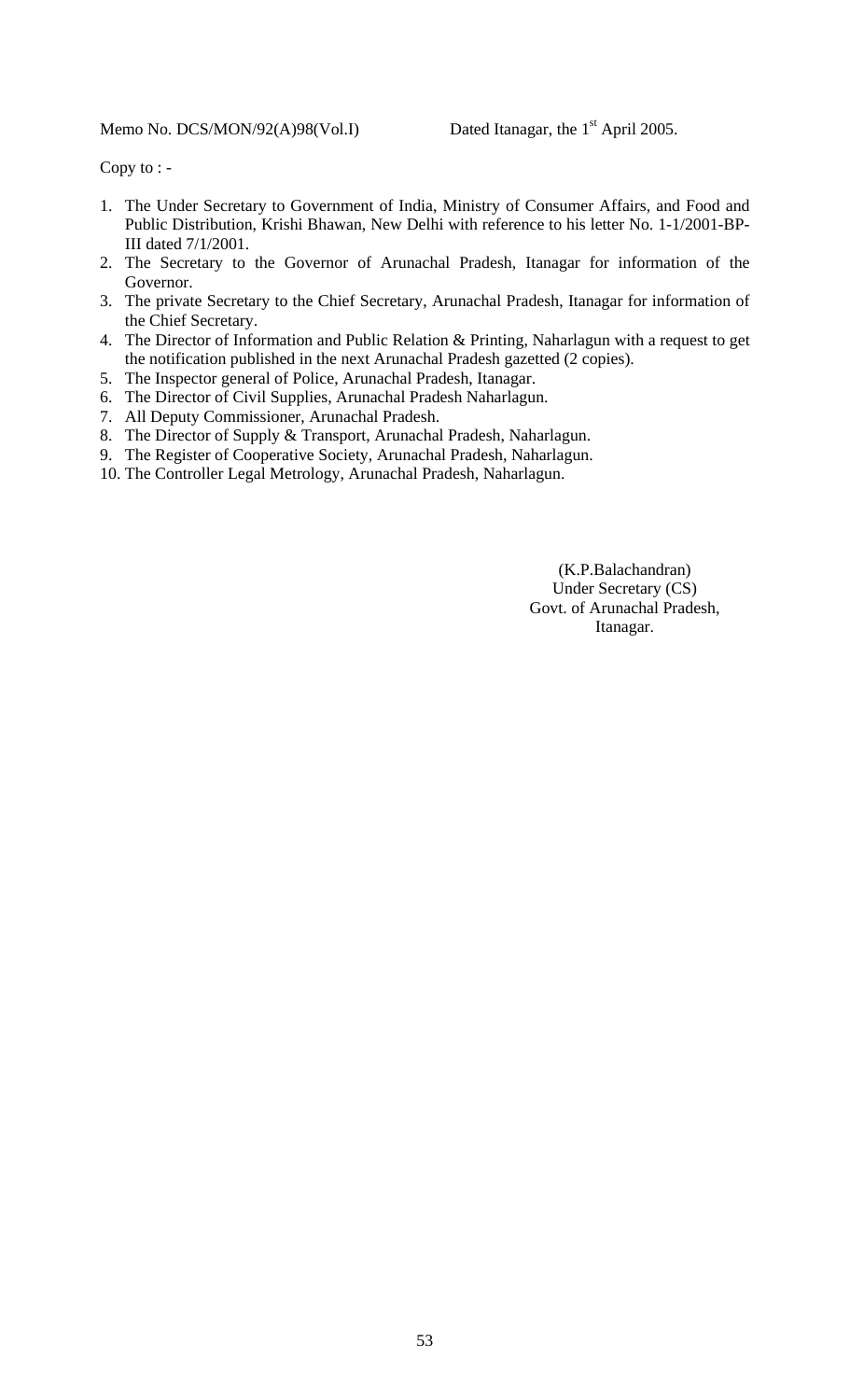## THE SCHEDULE

#### $FORM-1$ (See Clause 4)

#### APPLICATION FOR LICENSE

- 1. Name of applicant :-2. Father's name :-
- 3. Applicant's profession :-
- 4. Applicant's address ;-
- 5. How long the applicant has been trading in food grains? (Particulars to be given for each kind of food grains) :-
- 6. Applicant's place(s) of business and area in which he wishes to operate. In the case of applicant for license to purchase food grains, the name of place of head office and branch offices already in existence or proposed to be opened should be separately stated.  $\cdot$
- 7. The names and addresses of the agents whom the applicant wishes to engage, the areas where in they will operate the location of their godowns and the minimum quantity to be stored by each at a time. :-
- 8. Quantities of each of food grains handed annually during the last five years :-
- 9. Name of food grains in respect of which license is required and the kind of license asked for :-
- 10. Whether the applicant was refused any license before? If so, particulars with date of order to be furnished :-
- 11. I declare that the following quantities of food grains are in my possession this day and are held at place(s) noted against them :-

| $\overline{\phantom{a}}$<br>$\sim$ |  |
|------------------------------------|--|

 I have carefully read the provisions of the Arunachal Pradesh Food grains (Licensing and Control) order, 2005 and the conditions of the license, and I agree to abide by them. The information given above is, to the best of my knowledge and belief correct.

| Signature |  |
|-----------|--|
| Date      |  |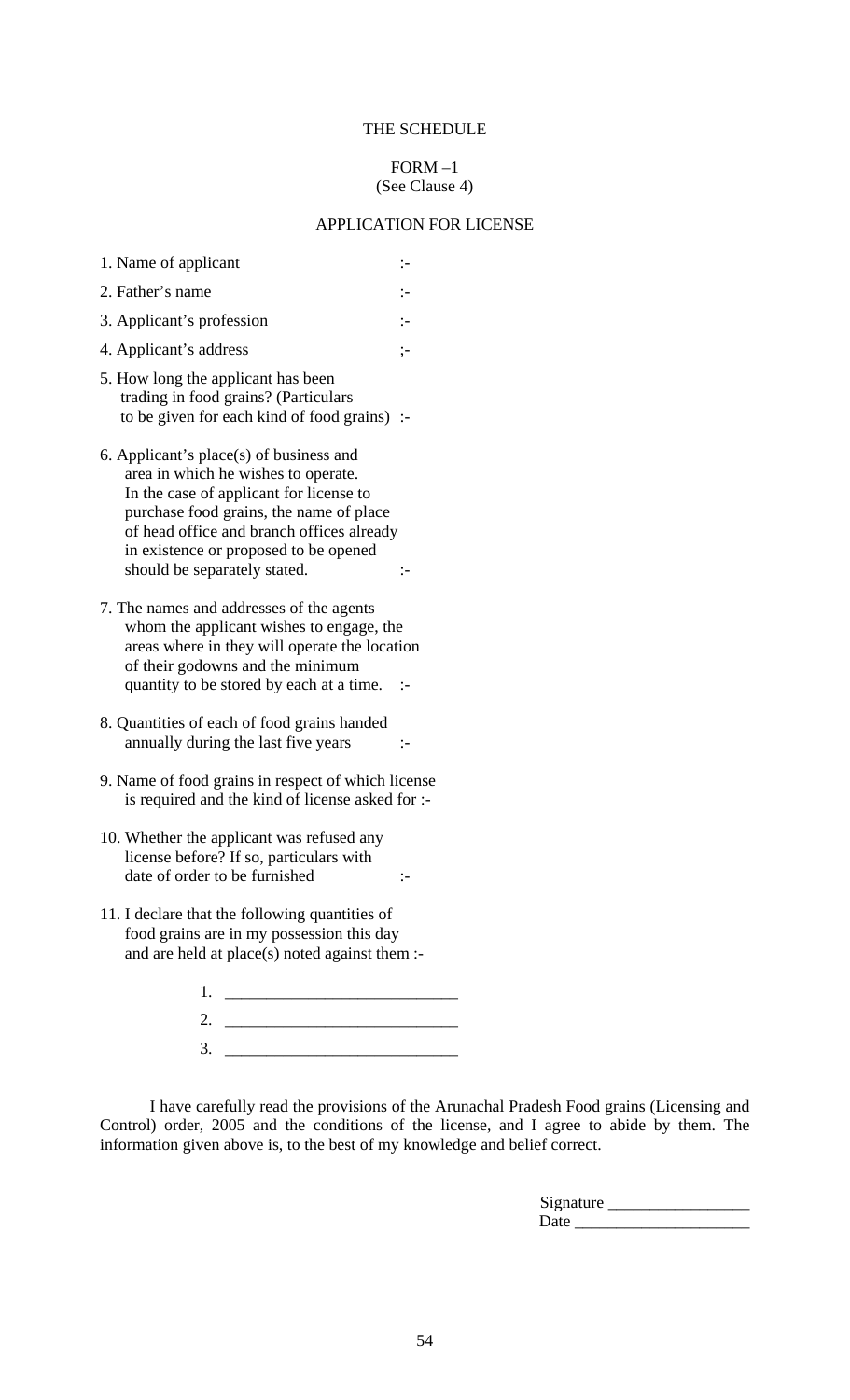#### FORM –II (See clause 5)

# License for purchase, sale/storage for sale of food grains, license No.

- 1. Subject to the provisions of the Arunachal Pradesh Food grains (Licensing and Control) Order 2005 and to be terms and conditions of this License ………………………. is are hereby authorized to purchase, sell or storage for sale, the under mentioned food grains. ………………………………………………………………………………… …………………………………………………………………………………
- 2. (a) The licensee shall carry on the aforesaid business at the following place:-
	- (b) Food grains in which the aforesaid business is to be carried on shall be stored at any place other than any of the godowns mentioned below:-

The licensee shall stores ……………………………….. tonnes of food grains.

- 3. (i) The licensee shall, except when specially exempted both Governor or by the licensing authority in this behalf maintain a register of daily accounts for each of the food grains mentioned in paragraph I showing correction:-
- (a) The opening stock on each day:
- (b) The quantities received on each day showing the place from where and the source from which received;
- (c) The closing stock on each day
- (ii) The licensee shall complete his accounts for each day on the day to which they relate, unless prevented by reasonable cause the burden of providing which, shall be upon him.
- 4. The licensee shall not contravene the provisions of the Arunachal Pradesh Food grains (Licensing and Control) order 2005 or any other relating to foodstuffs issued under the Essential Commodities Act (10 of 1995).
- 5. The licensee shall not contravene the provisions of any law relating to foodstuffs for the time being in force.
- 6. The licensee shall not:
	- (i) Enter into any transaction involving purchase, sale or storage of food grains in a speculative manner prejudicial to the maintenance and easy availability of supplies of food grains in the market.
	- (ii) Withheld from sale supplies of food grains ordinarily kept for sale or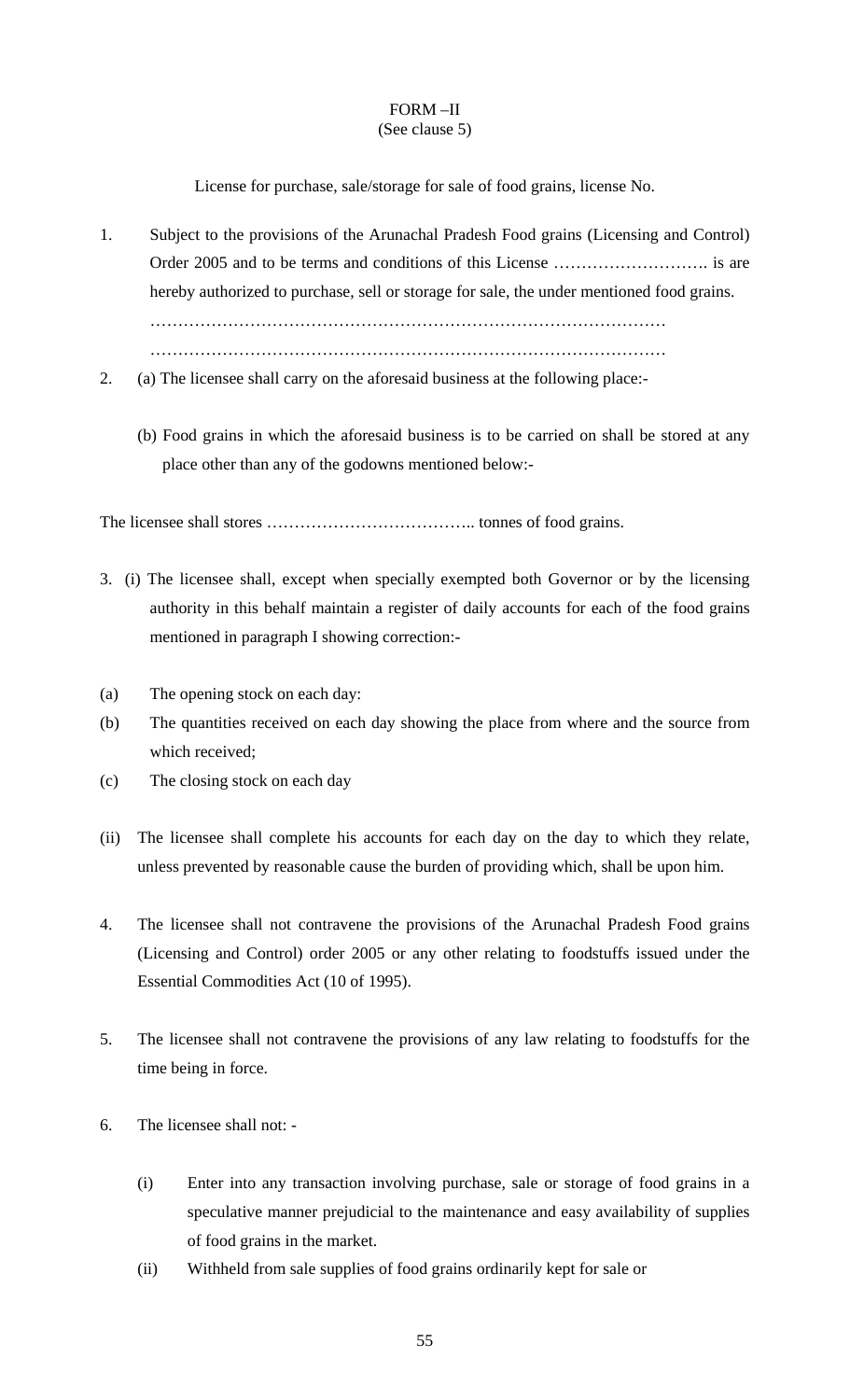- (iii) Charge in respect of sales of food grains made by him a margin of profit in excess of the rate fixed by the Govt.
- 7. The licensee shall exhibit at the entrance or some other prominent place of his business premises, the price list of food grains held for him for sale. Such price list shall be legibly written in the principal language of the locality concerned. It shall indicate separately the prices of different varieties of food grains.
- 8. The licensee if he is a Whole sale shall sell food grains only to retailers who are registered with him and or in accordance with such directions as the licensing authority or any officer authority or any authorized by that authority in his behalf may give from time to time. The register of retailers shall be in form IV.
- 9. The licensee shall except when specially exempt by the Governor or by the licensing authority in this behalf issue to every customer a correct receipt or invoice, as the case may be, giving his own name, address and license number (If any) of the customer, the date of transaction, the quantity sold, the price per quintal and the total amount charged and shall keep a duplicate of the same to be available for inspection on demand by the licensing authority or any office authorized by it in this behalf, under clause 26 of Arunachal Pradesh food grains (Licensing and Control) Order 2005.
- 10. The licensee shall give all facilities at all reasonable times to the licensing authority or any officer authority or any officer authorized by it to the Governor under clause 27 of the Arunachal Pradesh Food grains (licensing and Control) Order 2005 for the inspection of his stocks and accounts at any shop, godown or other place used by him for the storage, sale or purchase of food grains and for the taking samples of food grains for examination.
- 11. The Licensee shall comply with any direction that may be given to him by the Governor or licensing authority or any other officer authorized by him in regard to purchase, sale and storage for sale of food grains and in regard to the language in which the registers, returns, receipts or invoices mentioned in 3 & 9.
- 12. The licensee shall in a case where he functions in a regulated market abide by such instructions relating to his business as are given by the marketing authority jurisdiction and in any other case by such body as may be recognized by the Governor in this behalf.
- 18. The licensee shall not sell or offer to sell in any locality and food grains at a price higher than that fixed for sale of that food grains in such locality by the Central Govt. or by the State Govt. in pursuance of any powers conferred by law.
- 19. The licensee is allowed to purchase food grains through the following agents operating in the area noted against each.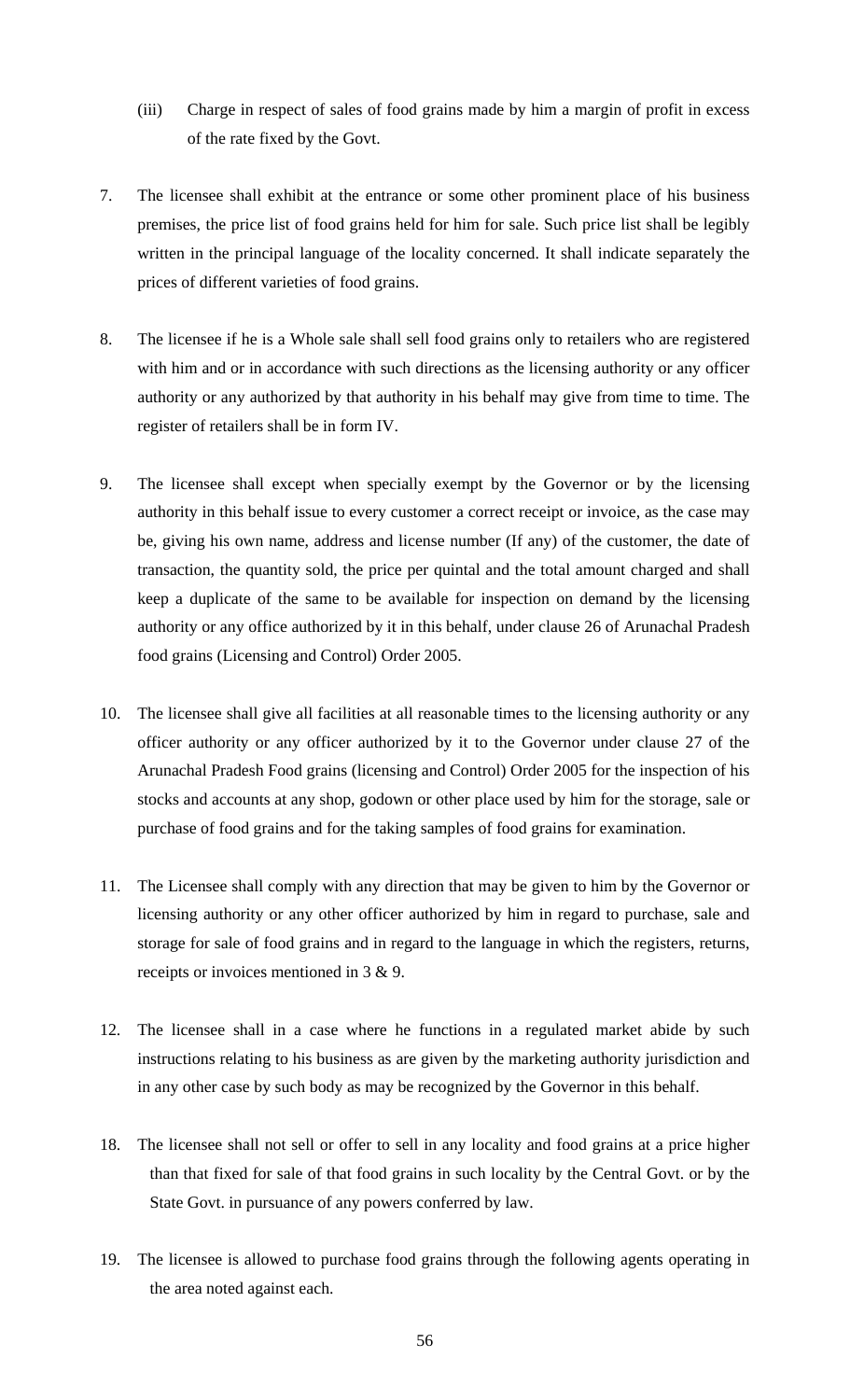| Father's name | Area of   | Location of | Quantity be |
|---------------|-----------|-------------|-------------|
|               | Operation | godown      | stored.     |
|               |           |             |             |
|               |           |             |             |
|               |           |             |             |
|               |           |             |             |
|               |           |             |             |
|               |           |             |             |
|               |           |             |             |
|               |           |             |             |
|               |           |             |             |
|               |           |             |             |

20. This license shall be attached to any application for renewal.

21. This license shall valid upto …………………………………

Place

Date

(Licensing Authority)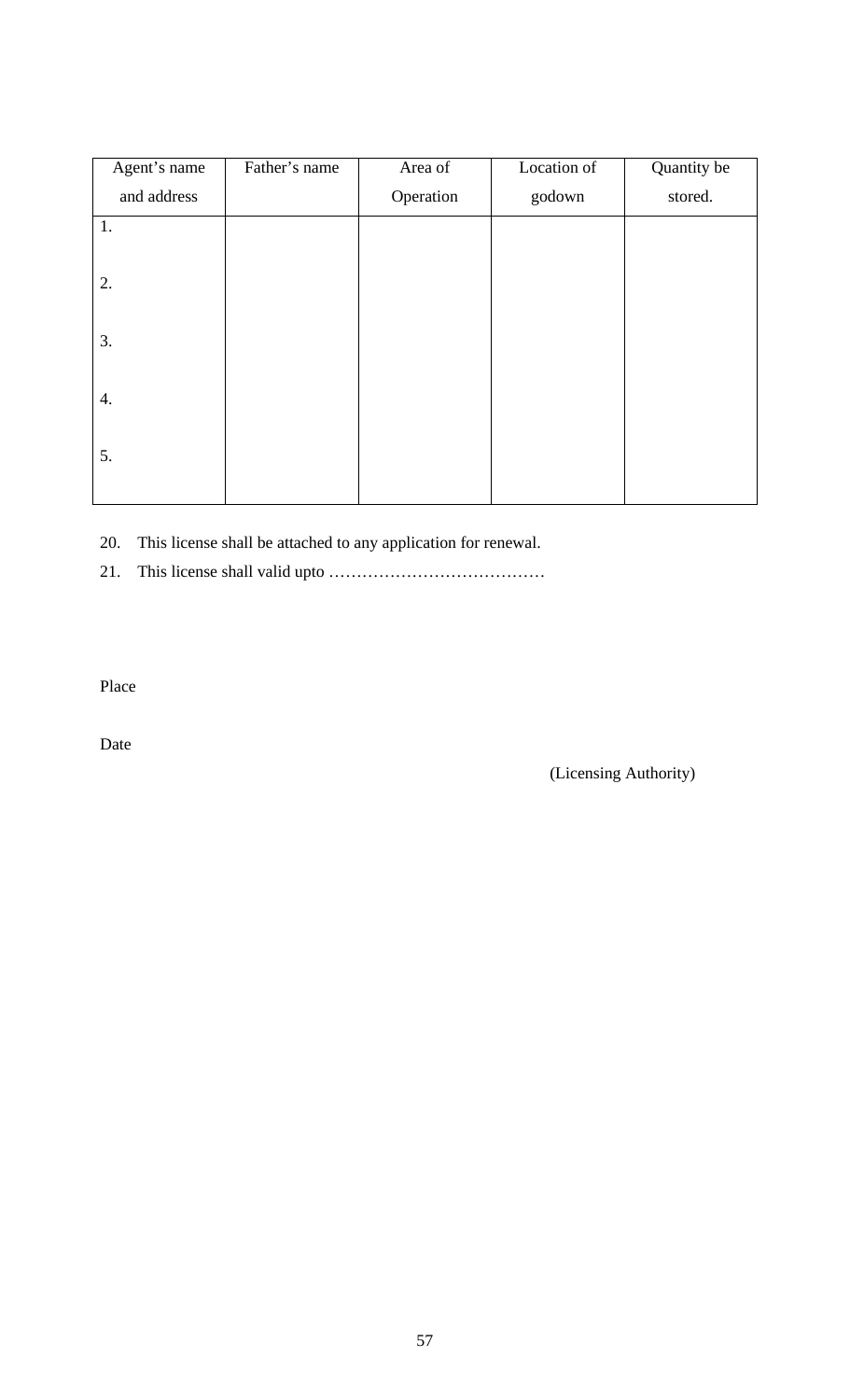# FORM III (i)

#### (CONDITION 4 OF FORM – III)

## QUARTERLY RETURN OF APPROXIMATE MARGIN IN RESPECT OF STOCK OF EACH FOOD GRAINS SOLD DURING THE QUARTER ENDING ON :

- 
- 1. Name : 4. District : 7. Annual turn over :
	-
- 2. Address : 5. Town : 8. Security Deposit Rs. : 8. Security Deposit Rs. : 8. Security Deposit Rs. : 9. Date of close of the year 3. State : - 6. License No. : - 9. Date of close of the year account : -

## Average margin in respect of each food grains sold during the year based on

| Name of<br>Foodgrains | Foodgrains<br>code | Juantity<br>purchased | Average<br>price<br>received/<br>realized | Quantity<br>sold | Average<br>price<br>receipt<br>realized | Handling<br>$\mathbf{r}$ | $\mathbf{r}$<br>Fransport |      |       |       | Net profit | Net profit |
|-----------------------|--------------------|-----------------------|-------------------------------------------|------------------|-----------------------------------------|--------------------------|---------------------------|------|-------|-------|------------|------------|
| 10.1                  | 10.2               | 10.3                  | 10.4                                      | 10.5             | 10.6                                    | 10.7                     | 10.8                      | 10.9 | 10.10 | 10.11 | 10.12      | 10.13      |

Note : - Information in respect of the above table shall be furnished by the licensee for each quarter ending 31<sup>st</sup> March, 30<sup>th</sup> June, 30<sup>th</sup> Sept and 31<sup>st</sup> December of every year.

Place : - Signature Signature Signature Signature Signature Signature Signature Signature Signature Signature Signature Signature Signature Signature Signature Signature Signature Signature Signature Signature Signature Si Date : - Dealers Stamps & License No.

Licensing Authority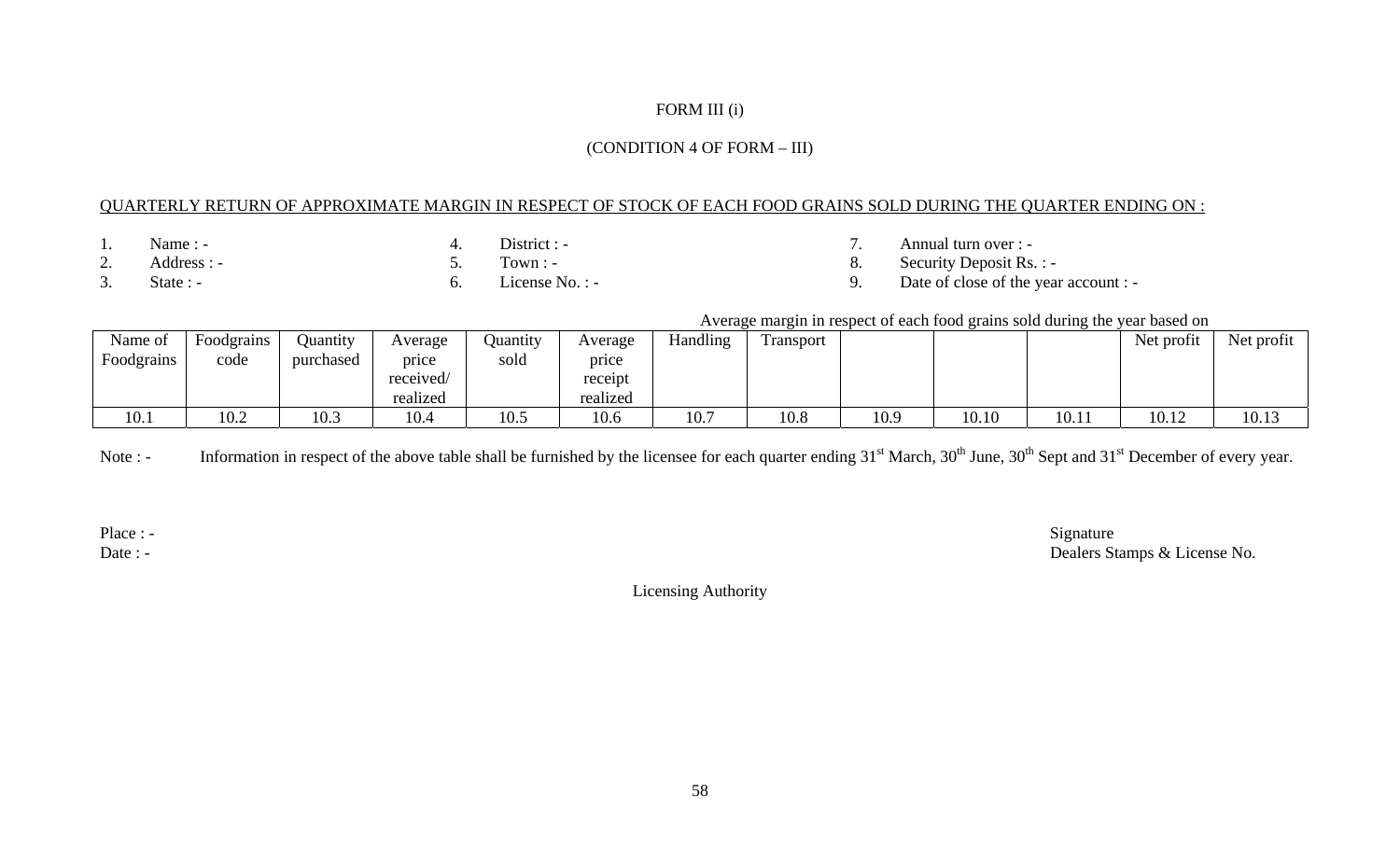# FORM III (ii)

## (CONDITION 4 OF FORM – III)

## ANNUAL RETURN OF ACTUAL MARGIN IN RESPECT OF STOCK OF EACH FOOD GRAINS SOLD DURING THE YEAR ENDING ON :

- 
- 1. Name : 4. District : 7. Annual turn over : -
- 2. Address : 5. Town : 8. Security Deposit Rs. : 8. Security Deposit Rs. : 8. Security Deposit Rs. : 9. Date of close of the vear
	-
- 3. State : 6. License No. : 9. Date of close of the year account : -

## Average margin in respect of each food grains sold during the year based on actual accounts.

| Name of    | $\overline{\phantom{0}}$<br>Foodgrains | Juantity  | Average   | Juantity | Average  | <b>Handling</b> | ransport |      |       |       | Net profit | Net profit |
|------------|----------------------------------------|-----------|-----------|----------|----------|-----------------|----------|------|-------|-------|------------|------------|
| Foodgrains | code                                   | purchased | price     | sold     | price    |                 |          |      |       |       |            |            |
|            |                                        |           | received/ |          | receipt  |                 |          |      |       |       |            |            |
|            |                                        |           | realized  |          | realized |                 |          |      |       |       |            |            |
| 10.1       | 10.2                                   | 10.3      | 10.4      | 10.5     | 10.6     | 10.7            | 10.8     | 10.9 | 10.10 | 10.11 | 10.12      | 10.13      |

Note : - Information in respect of the above table shall be furnished by the licensee for each quarter ending within two weeks of the closing of the annual accounts for that year. This statement shall be furnished alongwith the return (Form III) (i) for the second fortnight of the month.

Place : - Signature Signature Signature Signature Signature Signature Signature Signature Signature Date : - Dealers Stamps & License No.

Licensing Authority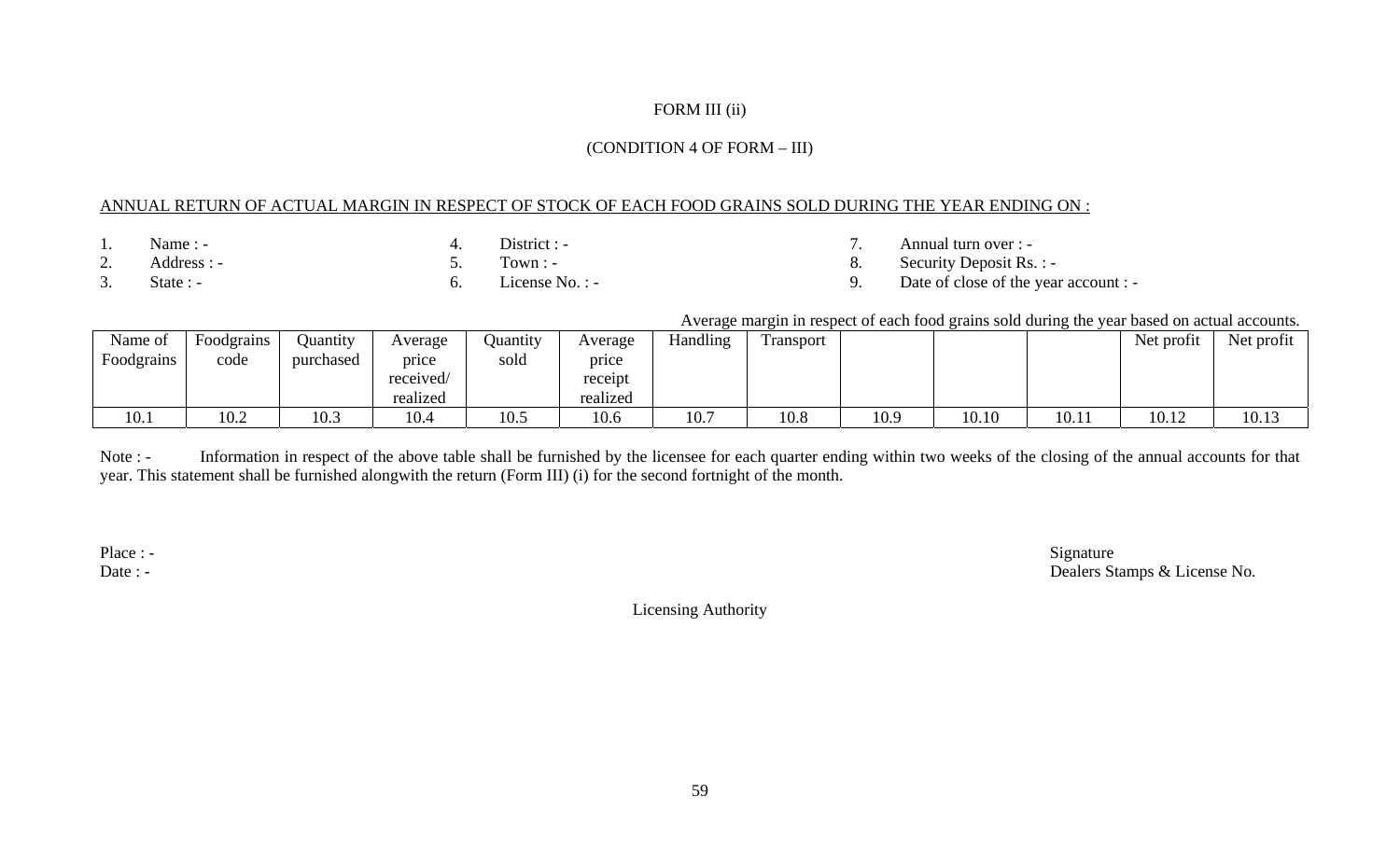# FORM IV (See condition 8 of II) Register of Retailers

- 1. Name of the License
- 2. Address ………………………………………..
- 3. License Number ……………………………….

| Date | Serial  |  | Number of Name and Address of   Qnty sold |  |
|------|---------|--|-------------------------------------------|--|
|      | etailer |  | the                                       |  |